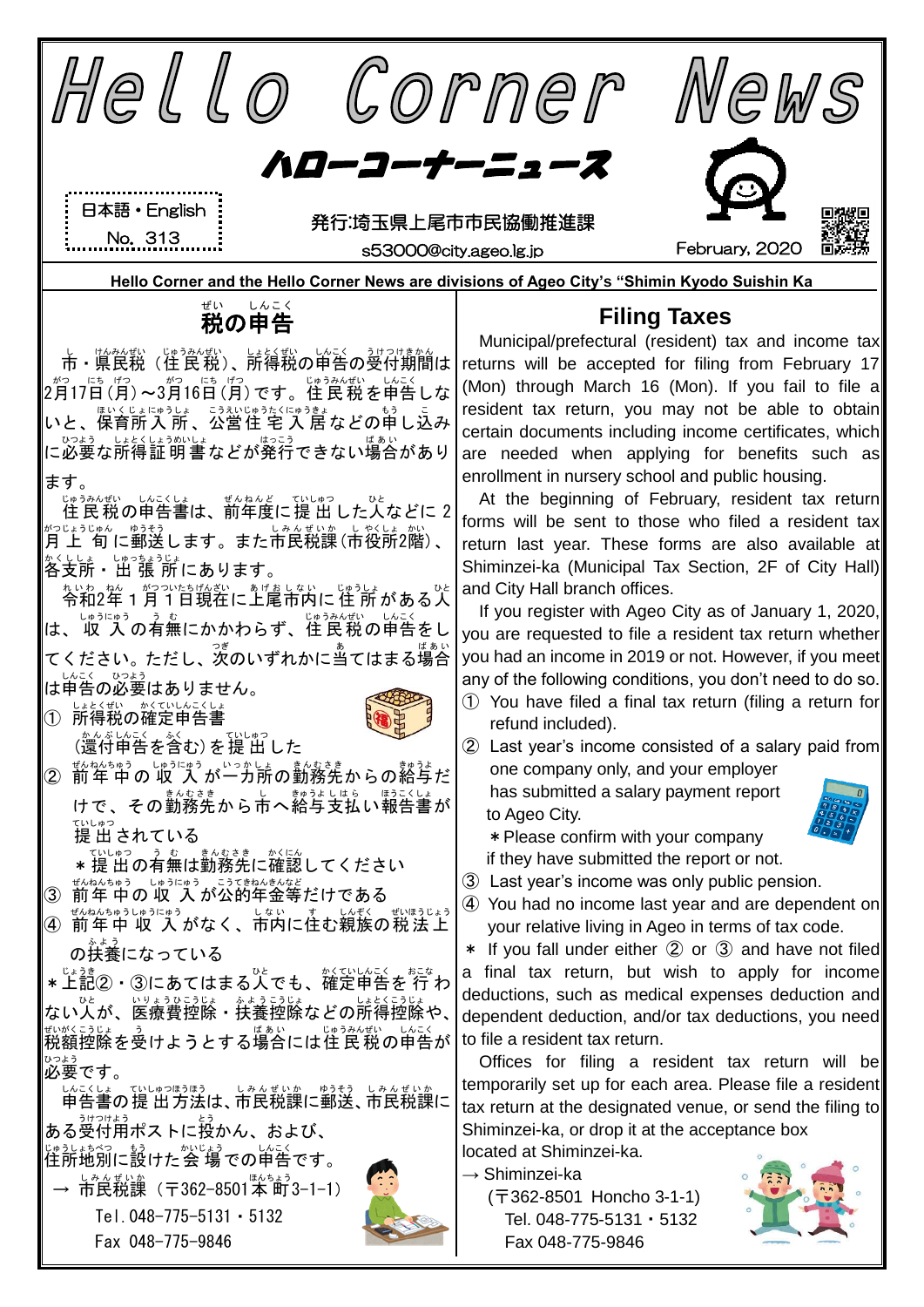#### 国民年金保険料は口座振替で こくみん ねんきん ほけんりょう こうざ ふりかえ

脚裂綺の納付を口座振替で前納すると割引額が増 えます。現金払いで1年度分を前納すると 3,500<sup>えん</sup>の \*シ<sup>ロぴき</sup> です。 こうざ<u>ミシ</u>タカミ でものう<br>割引ですが、口座振替で前納すると 4, 130円の割引に なります (平成31年度額) 。6ガ月分の前納も口座振替 がお得です。また、ロ座振替では 2年度分を前納する ことができ、1万5,000<sup>えていど、おりびき</sup><br>ことができ、1万5,000円程度の割引となります。

もう<br>申し込みは、在 留カードなどの本人確認ができる <u>もの、ねんさんよう。のうふしょう。おくさんつうちょう。つうちょうとど</u><br>物、年金手帳または納付書、預(貯)金通 帳 、通 帳届 け出印 でいん を持 も って、金融 きんゆう 機関 きかん または大宮 おおみや 年金 ねんきん 事務所 じむしょ へ。 \* 下期6カ月(10~3月分)を除く口座振替の前納は、2 \*♡ にも。<br>月28日(金)までに申し込みが必要です。

— <sup>ほゖんねんきんか</sup><br>→ 保険年金課 (市役所1階)<br>

Tel.048-775-5137 / Fax 048-775-9827 ぉぉぁゃぉんきんじ もしょ<br>**大宮年金事務所** 

(さいたま市北区宮 原 町4−19−9) Tel.048-652-3399



#### 学童 保育所 がくどう ほ い く じ ょ

\*いゎ \*☆ \*^;<br>令和2年4月から子どもを学童保育所へ入れたい方 で、転入などの事情により、詐牟10・11月に開いた ま。<br>説明会に出 席 できなかった保護者を対 象に、臨時の にゅうしょせつめい てつづきがい ひら あいか きょう あいたたい かたいせつめい てつづきかい ひら しゅうちょせつめい たた は、2月27日(木)までにあげお学童クラブの会にお蔄 い合 あ わせください。

と き: 2月29日(土) ①千前10時から ②千後2時から

ところ : 青少年センター (上町 2-14-19)

\*駐 車 場に限りがあるため、

— あげお学童クラブの会

<u>こうきょうこう</u>つきゕん<br>公 共交通機関を利用してください。



Tel.048-771-6945 / Fax 048-777-5790

#### 予防 接種 よ ぼ う せっしゅ

i<br>L

 麻 ま しん風 ふう しん混合 こんごう ワクチン(2期 き )の接種 せっしゅ は 3月 がつ 31日 にち (火)までは無料ですが、4月1 日以降は自己負担に なりますので、受け逃さないようにしましょう。 たい しょう 〜、せい ねん がつふつかうまれ<br>**対 象** : **平成25年4月2 日 生 〜** 平成 へいせい 26年 ねん 4月 がつ 1 日 ついたち 生 う まれの子 こ ども まぁ。<br>持ち物:母子手帳、予診 票(子ども支援課 、<sup>"がし・にし</sup>

### **Automatic Withdrawal to Pay National Pension Premiums**

You will receive a greater discount on your National Pension contributions if you pay in advance through the automatic bank account withdrawal system rather than paying cash. If you make a one-year lump-sum payment in advance in cash, the discount is 3,500 yen. However, if you make an advance payment using the automatic bank account withdrawal system, the discount will be 4,130 yen (the amount in the fiscal year of 2019). A greater discount is also given when using the automatic withdrawal system for a 6-month lump-sum advance payment, rather than paying in cash You may also make a 2-year lump-sum advance payment using this withdrawal system. In this case, the discount will be approximately 15,000 yen.

To apply, please bring your ID such as a Residence Card, national pension book or payment slip, bankbook and seal used for the bank account, to the financial institution or Omiya *Nenkin Jimusho* (Pension Office).

\*To make lump-sum advance payments through the automatic withdrawal system, you need to apply by February 28 (Fri); this does not include payments applicable to the latter half of this fiscal year (October -March).

 $\rightarrow$  Hoken-Nenkin-ka (1F of City Hall)

(Health Insurance & Pension Section) Tel. 048-775-5137 Fax 048-775-9827



Omiya Nenkin Jimusho (Saitama-shi, Kita-ku Miyahara-cho 4-19-9) Tel. 048-652-3399

# *Gakudo Hoikusho*

In October and November last year, there were explanatory meetings for residents wishing to enroll their children in Gakudo Hoikusho (after-school day care) for the new school year beginning in April, 2020. If you couldn't attend these meetings because you were not yet a resident of Ageo, or for other reasons, there will be special meetings where you can receive an explanation on enrollment and register your children. If you wish to attend one of these meetings, contact *Ageo Gakudo Club no Kai* by February 27 (Thu).

When: February 29 (Sat)

① From 10:00 a.m. ② From 2:00 p.m. Where: Seishonen Center (Kami-cho 2-14-19) \*Due to limited parking space, you're kindly requested to come by public transportation.

→ *Ageo Gakudo Club no Kai* Tel. 048-771-6945 / Fax 048-777-5790

# **Vaccinations**

Measles & rubella vaccination (Part 2) will be given to eligible children free of charge until March 31(Tue) only.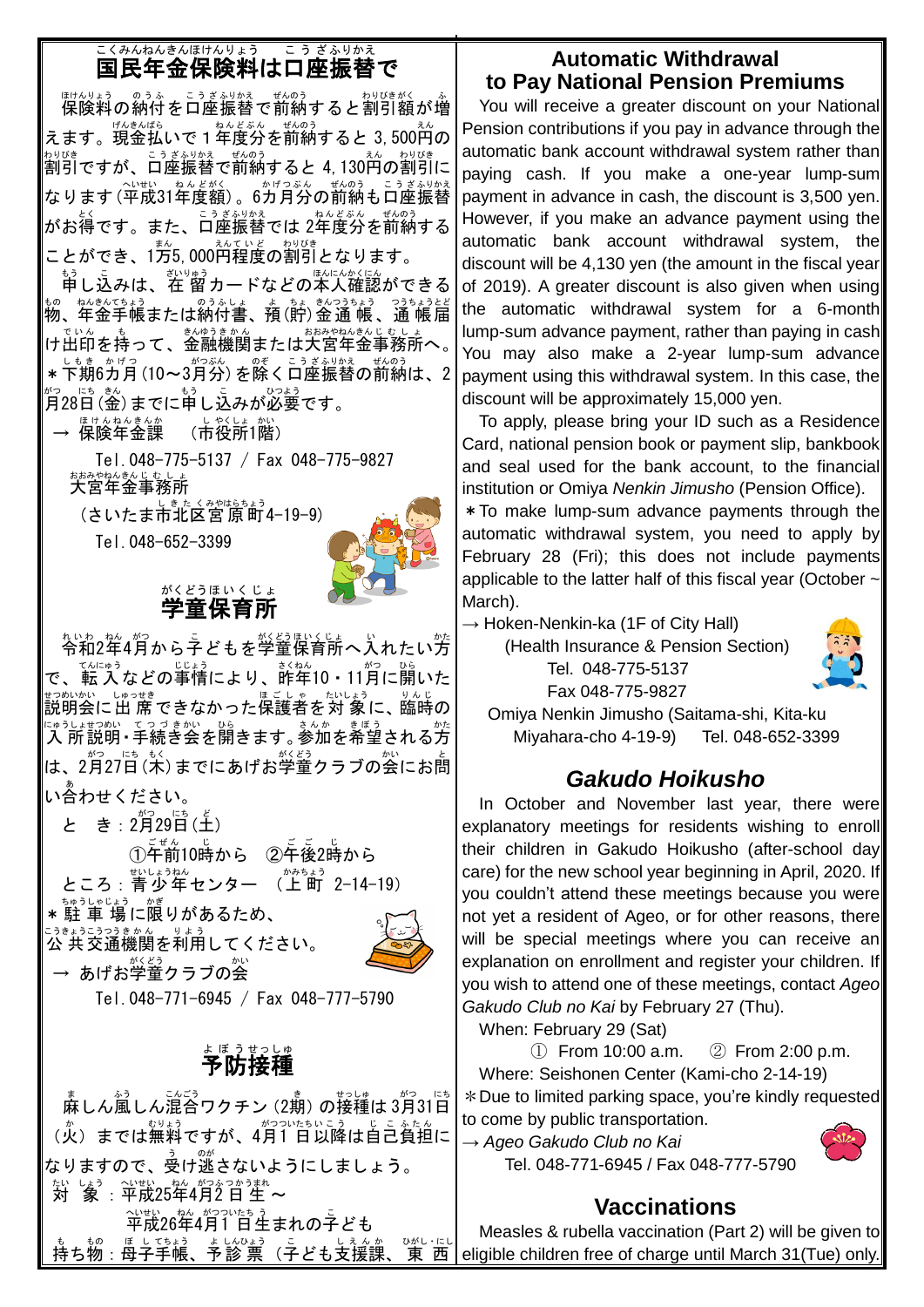<sub>ほけん</sub><br>保健センター、各支所・出 張 所 、市内実施 。<sub>いょうきかん</sub><br>医療機関にあります)

もうしこ<br>申込み : 直 接 、実施医療機関へ → <sup>びじほけん</sup><br>→ 東保健センター

Tel.048-774-1414 / Fax 048-774-8188

# <u>がくようひんひ、まゆうしょくひ。</u><br>**学用品費・給 食費などの援助**

<sub>ばかでき</sub><br>経済的な理由で 就 学 が 難 しいと認められる 。。。<br>児童・生徒の保護者に対して、子どもの学用品費の 一部 いちぶ や 給 きゅう 食費 しょくひ などを援助 えんじょ しています(所得 しょとく 制限 せいげん あり)。 キヘヒヒミャッ ෭ミヒャッ したいヒュッッォ ショ が変わり援助が 。。。<br>必要になった人も、いつでも受け付けます。

しんにゅうがく じどう せいと がくまいきょう きっとう きょう きょうせいとがくようひんひょうがく じどう せいとがくようひんひ <u>ve きいどしんせい</u> ひっよう<br>人も、再度申請が必要です。

もぅしこ いむしょ ゕくいっしょぅ ゅうがっこぅ<br>申込み : 申請書は各市立 小・中 学 校 または学務課に

**あります。市ホームページからダウンロード** もできます。申請書に必要事項を書いて、必要 しょ。<br>書類と一緒に、通学している(入学する) └ょぅ‐ ホッ ¾っ!?。または学務課へ。≦↓ じゃ? じょぅ・ 中学校 ちゅうがっこう に通学 つうがく している(入 学 にゅうがく する)場合 ばあい は、 <u>。</u><br>学務課へ提 出してください。

→ 学務課 がくむか

Tel.048-775-9604 / Fax 048-775-5633

#### 農 業体験教 室 (ジャガイモ) のうぎょう たいけん きょうしつ

- と き:3月14 目 (土) 年前9時~
- ところ:市民農園 (平塚 1516)
- 内 ない <u>。。。。</u><br>容:親子でジャガイモの種芋を植え付け、7月頃 に収 穫 する しゅうかく

対 たい しょう。」ない、説はう。かぞく<br>「象:市内に在住の小学生と家族

定 てい |当:20家族 〈応募家族多数の場合は抽 選〉

まんか <u>ひょり</u><br>参加費: 1人20円(保険料)

<sub>もう こ</sub> おふく<br>申込み:往復はがきに教室名 (農 業体験教 室)、 ◎□☆ ・◎□◎(称三) ◎○○◎ 、◎□◎◎、|<br>住 所 ・郵便番号、氏名(ふりがな)、学校名、| 学年 がくねん 、電話番号 でんわばんごう 、参加 さんか 人数 にんずう を書 か いて 2月 がつ 1 4 日 じゅうよっか

(金)まで (必 着 )に農政課 (〒362-8501本 町 ほんちょう 3-1-1)へ

農政課 のうせいか

> Tel.048-775-7384 Fax 048-775-9872



You will be charged starting from April 1. So, don't miss this vaccination opportunity.

- For: Children born between April 2, 2013 and April 1, 2014
- What to bring: Maternal & Child Health Handbook and doctor's question sheet (available at Kodomoshien-ka/Child Support Section, Higashi & Nishi Hoken Center, City Hall's branch offices and designated medical institutions in Ageo)
- Application: Contact any of the designated medical institutions

→ Higashi Hoken Center

(East Public Health Center) Tel. 048-774-1414 Fax 048-774-8188



### **Assistance for Educational Expenses**

Ageo City partially covers necessary educational expenses, such as expenses for school supplies and school lunches, for parents or quardians of children in elementary and/or junior high schools who have financial difficulty (Note that income restrictions apply). If you have just moved into Ageo or you have come to need assistance because your financial status changed, you may apply for this assistance any time.

Even if you have already received assistance for school supplies exclusively for new  $1<sup>st</sup>$  and  $7<sup>th</sup>$  graders before your children enter school, you need to newly apply for this assistance.

- Application: Application forms are available at city schools and Gakumu-ka. They can be downloaded from City's Website as well. Please fill out the application form, and submit it along with other necessary documents to schools that your children are attending (or will enter), or to Gakumu-ka if your children are attending (or will enter) national and/or prefectural schools.
- $\rightarrow$  Gakumu-ka (School Affairs Section) Tel. 048-775-9604 / Fax 048-775-5633

# **Agriculture Experience Class (Growing Potatoes)**

When: March 14 (Sat) from 9:00 a.m. Where: Citizens' Farm (Hiratsuka 1516)



Program: Parents and their children will plant seed potatoes and harvest them around July.

For: Elementary school children and their guardians living in Ageo

Number: 20 families (A drawing will be held in case of too many applicants)

Cost: 20 yen/person (insurance fee)

Application: Write name of this class (Nogyo-taikenkyoshitsu), your name (with phonetical spelling in kana), address and zip code, name of school,